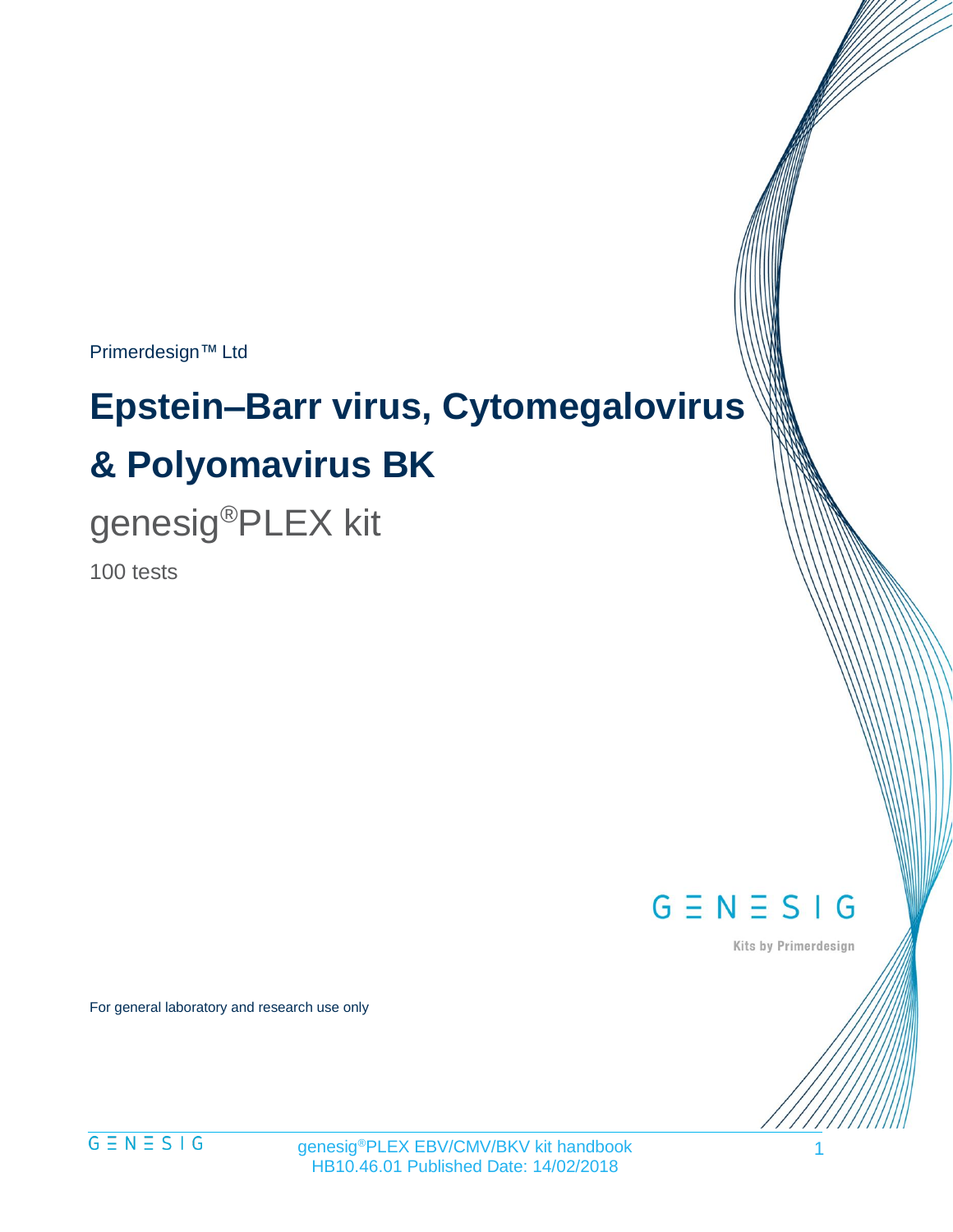# **Introduction**

#### **EBV**

Epstein-Barr Virus (EBV) is a member of the herpesvirus family (HHV-4), and one of the most common human viruses. In the United States, as many as 95% of adults between 35 and 40 years of age have been infected. Epstein-Barr can cause Infectious mononucleosis, also known as 'glandular fever', 'Mono' and 'Pfeiffer's disease'. There is a body of evidence linking EBV and cancer formation especially in Burkitt's lymphoma and Nasopharyngeal carcinoma.

#### **CMV**

Cytomegalovirus (CMV) is the most common congenital infection in the United States. Cytomegalovirus, or CMV is found universally throughout all geographic locations and socioeconomic groups and infects between 50% and 85% of adults in the United States by 40 years of age. CMV infection is more widespread in developing countries and in areas of lower socioeconomic conditions. For most healthy persons who acquire CMV after birth there are few symptoms. However, CMV infection is important to certain high-risk groups. Major areas of concern are; the risk of infection to the unborn baby during pregnancy, the risk of infection to people who work with children, the risk of infection to the immunocompromised person, such as organ transplant recipients and persons infected with human immunodeficiency virus (HIV) and the risk of infection to newborn babies.

#### **BKV**

Polyomavirus is the sole genus of viruses within the family Polyomaviridae. Polyomaviruses are DNA-based (double-stranded DNA, ~5000 base pairs, circular genome), small (40-50 nanometers in diameter), icosahedral in shape and do not have a lipoprotein envelope. They are potentially oncogenic; they often persist as latent infections in a host without causing disease but may produce tumours in a host of a different species, or a host with an ineffective immune system.

BK virus produces a mild respiratory infection and can affect the kidneys of immunosuppressed transplant patients.

In Jan 2008, a new species, Merkel cell polyoma virus, was described as the likely causative agent of Merkel skin cancer.

All the polyomaviruses are highly common childhood and young adult infections. Most of these infections appear to cause little or no symptoms. These viruses are probably lifelong persistent among almost all adults. Diseases caused by human polyomavirus infections are most common among persons who become immunosuppressed by AIDS, old age or after transplantation.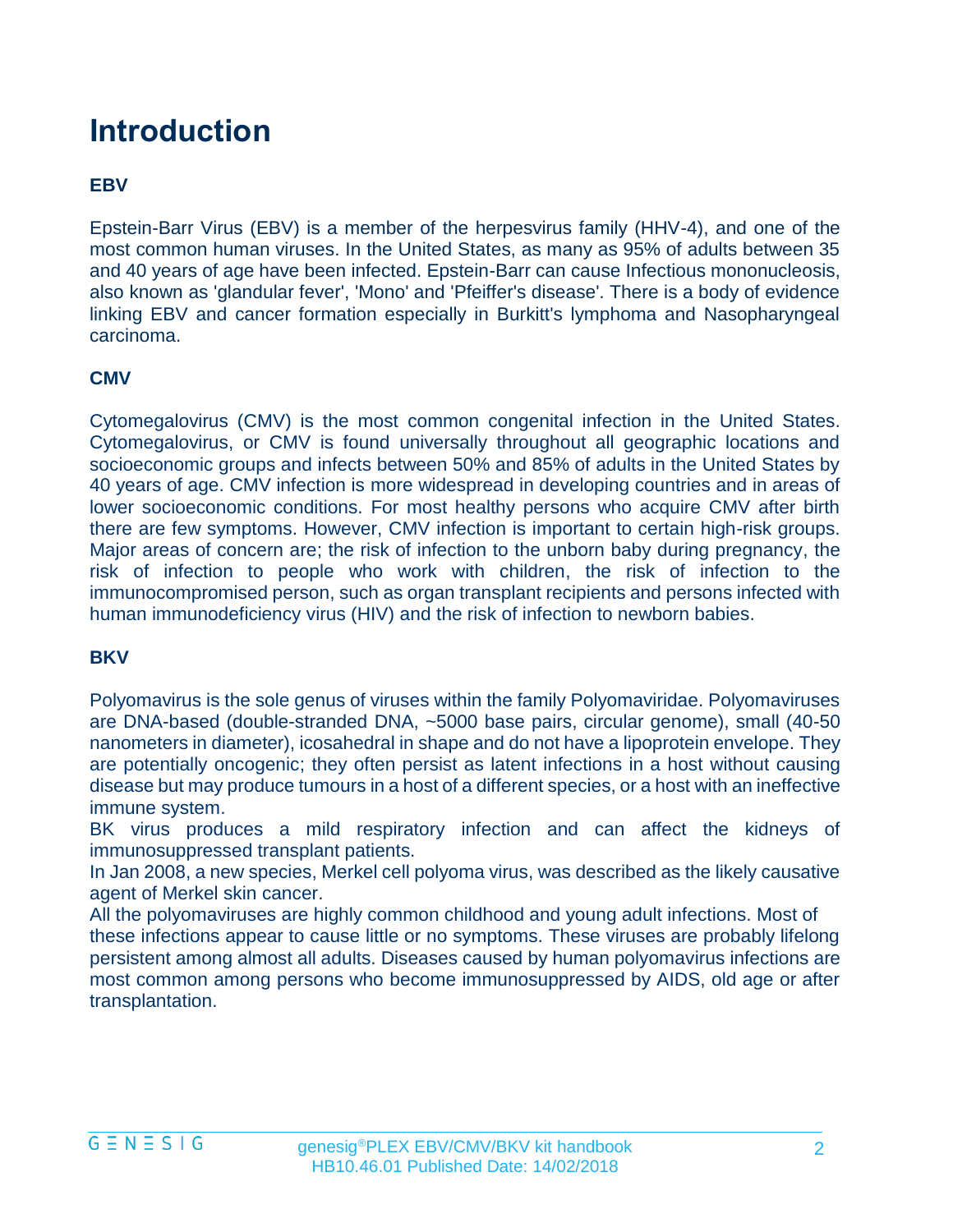# **Specificity**

The genesigPLEX kit is designed for the in vitro detection of Epstein Barr Virus (**EBV** also known as HHV4), Cytomegalovirus (**CMV** also known as HHV5) and Polyomavirus BK (**BKV**).

The primers and probe sequences in this kit have 100% homology with a broad range of clinically relevant reference sequences based on a comprehensive bioinformatics analysis. They therefore have a very broad detection profile.

If you require further information or have a specific question about the detection profile of this kit, then please send an email to [enquiry@primerdesign.co.uk](mailto:enquiry@primerdesign.co.uk) and our bioinformatics team will answer your question.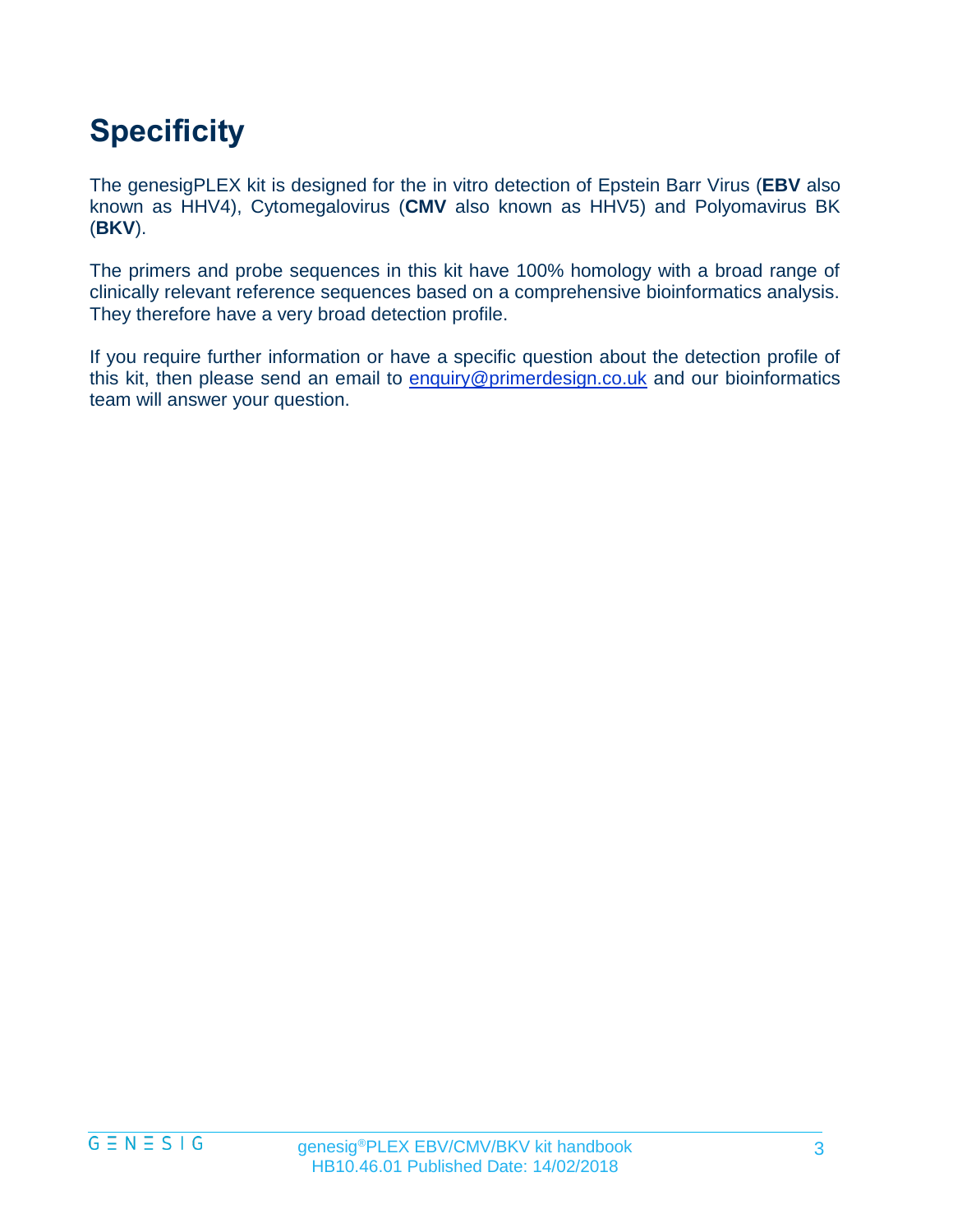## **Kit contents**

• **Multiplex primer/probe mix (100 reactions BROWN)** FAM, VIC, ROX and Cy5 labelled (see table below)

| Target             | <b>Fluorophore</b> |
|--------------------|--------------------|
| <b>EBV</b>         | <b>FAM</b>         |
| <b>CMV</b>         | <b>VIC</b>         |
| <b>BKV</b>         | <b>ROX</b>         |
| Endogenous control | Cv5                |

- **Multiplex positive control template (RED)**
- **Lyophilised oasig™PLEX Master Mix (BLUE)**
- **oasig™ resuspension buffer (BLUE)**
- **Template preparation buffer (YELLOW)** for resuspension of positive control template
- **RNase/DNase free water (WHITE)** for resuspension of primer/probe mix

## **Reagents and equipment to be supplied by the user**

#### **Real-time PCR Instrument**

#### **DNA extraction kit**

This kit is recommended for use with genesig EASY DNA/RNA Extraction kit. However, it is designed to work well with all processes that yield high quality DNA with minimal PCR inhibitors.

**Pipettors and tips**

**Vortex and centrifuge**

**Thin walled 1.5ml tubes**

**qPCR plates**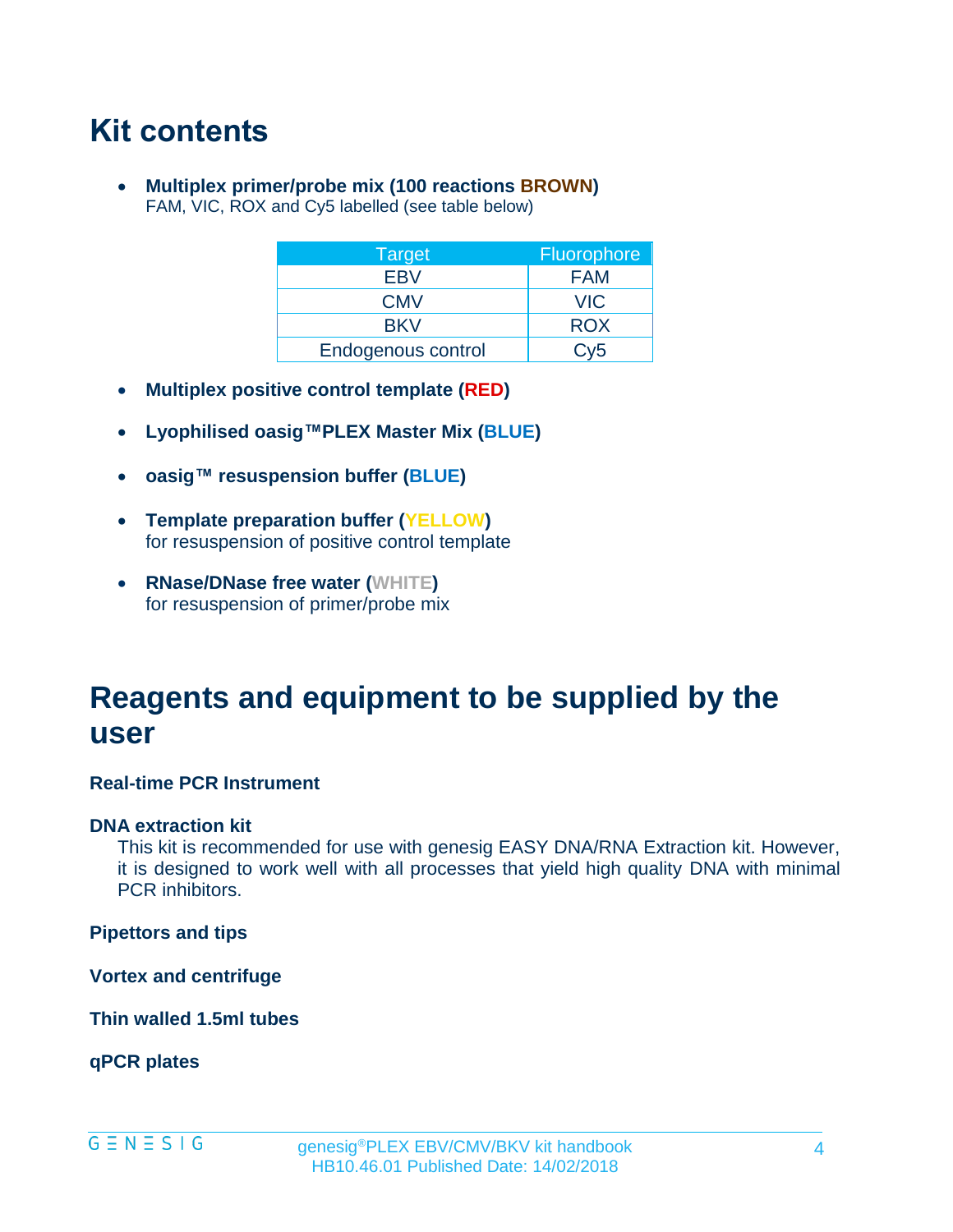### **Kit storage and stability**

This kit is stable at room temperature but should be stored at -20ºC on arrival. Once the lyophilised components have been resuspended they should not be exposed to temperatures above -20ºC for longer than 30 minutes at a time and unnecessary repeated freeze/thawing should be avoided. The kit is stable for six months from the date of resuspension under these circumstances. Primerdesign does not recommend using the kit after the expiry date stated on the pack.

### **Suitable sample material**

All kinds of sample material suited for PCR amplification can be used. Please ensure the samples are suitable in terms of purity, concentration, and RNA/DNA integrity. Always run at least one negative control with the samples. To prepare a negative control, replace the template DNA sample with RNase/DNase free water.

### **Dynamic range of test**

Under optimal PCR conditions genesig kits have very high priming efficiencies of >90% and can detect between  $1X10<sup>8</sup>$  and  $1X10<sup>2</sup>$  copies of target template.

### **Notices and disclaimers**

This product is developed, designed and sold for research purposes only. It is not intended for human diagnostic or drug purposes or to be administered to humans unless clearly expressed for that purpose by the Food and Drug Administration in the USA or the appropriate regulatory authorities in the country of use. During the warranty period Primerdesign genesig detection kits allow precise and reproducible data recovery combined with excellent sensitivity. For data obtained by violation to the general GLP guidelines and the manufacturer's recommendations the right to claim under guarantee is expired. PCR is a proprietary technology covered by several US and foreign patents. These patents are owned by Roche Molecular Systems Inc. and have been sub-licensed by PE Corporation in certain fields. Depending on your specific application you may need a license from Roche or PE to practice PCR. Additional information on purchasing licenses to practice the PCR process may be obtained by contacting the Director of Licensing at Roche Molecular Systems, 1145 Atlantic Avenue, Alameda, CA 94501 or Applied Biosystems business group of the Applera Corporation, 850 Lincoln Centre Drive, Foster City, CA 94404. In addition, the 5' nuclease assay and other homogeneous amplification methods used in connection with the PCR process may be covered by U.S. Patents 5,210,015 and 5,487,972, owned by Roche Molecular Systems, Inc, and by U.S. Patent 5,538,848, owned by The Perkin-Elmer Corporation.

### **Trademarks**

Primerdesign™ is a trademark of Primerdesign Ltd.

genesig<sup>®</sup> is a registered trademark of Primerdesign Ltd.

oasig™ is a trademark of Primerdesign Ltd.

The PCR process is covered by US Patents 4,683,195, and 4,683,202 and foreign equivalents owned by Hoffmann-La Roche AG. BI, ABI PRISM® GeneAmp® and MicroAmp® are registered trademarks of the Applera Genomics (Applied Biosystems Corporation). BIOMEK® is a registered trademark of Beckman Instruments, Inc.; iCycler™ is a registered trademark of Bio-Rad Laboratories, Rotor-Gene is a trademark of Corbett Research. LightCycler™ is a registered trademark of the Idaho Technology Inc. GeneAmp®, TaqMan® and AmpliTaqGold<sup>®</sup> are registered trademarks of Roche Molecular Systems, Inc., The purchase of the Primerdesign™ reagents cannot be construed as an authorization or implicit license to practice PCR under any patents held by Hoffmann-LaRoche Inc.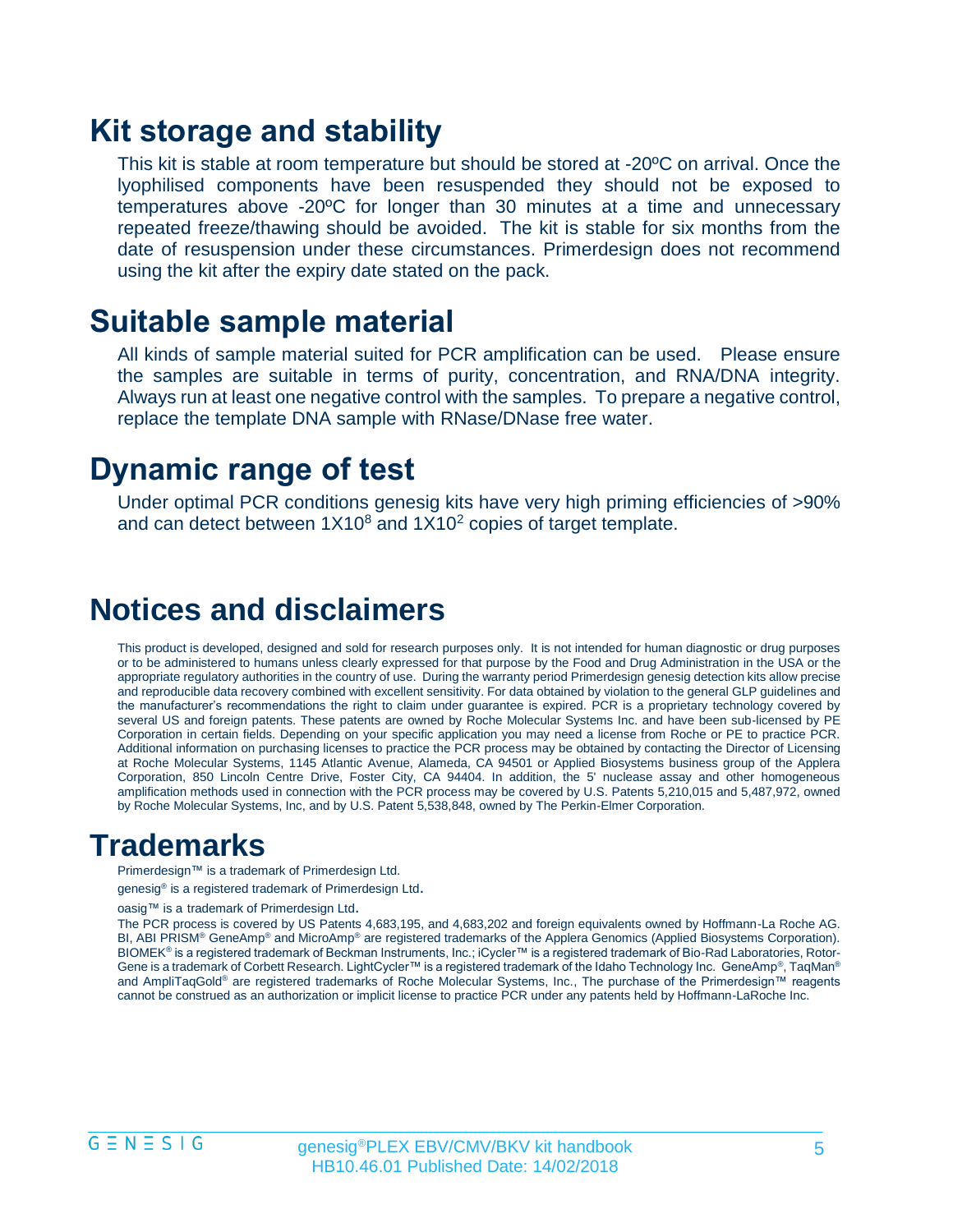### **Principles of the test**

#### **Real-time PCR**

Individual primer and probes designed for each virus have been combined into a single reaction and these can be detected through the different fluorescent channels as described in the kit contents.

The primer and probe mix provided exploits the so-called TaqMan® principle. During PCR amplification, forward and reverse primers hybridise to the target cDNA. Fluorogenic probes are included in the same reaction mixture which consists of a DNA probe labelled with a 5`-dye and a 3`-quencher. During PCR amplification, the probe is cleaved, and the reporter dye and quencher are separated. The resulting increase in fluorescence can be detected on a range of qPCR platforms.

#### **Positive control**

For a positive control, the kit contains a single positive control that contains templates for the three targets in the test. The kit positive control will give an EBV signal through the FAM channel, a CMV signal through the VIC channel and a BKV signal through the ROX channel. Each time the kit is used, at least one positive control reaction must be included in the run. A positive result indicates that the primers and probes for detecting each virus are working properly in that particular run. If a negative result is obtained the test results are invalid and must be repeated. Care should be taken to ensure that the positive control does not contaminate any other kit component which would lead to false positive results. This can be achieved by handling these components in a post PCR environment. Care should also be taken to avoid cross-contamination of other samples when adding the positive control to the run. This can be avoided by sealing all other samples and negative controls before pipetting the positive control into the positive control well.

#### **Negative control**

To confirm the absence of contamination, a negative control reaction should be included every time the kit is used. For this reaction, the RNase/DNase free water should be used instead of template. A negative result indicates that the reagents have not become contaminated while setting up the run.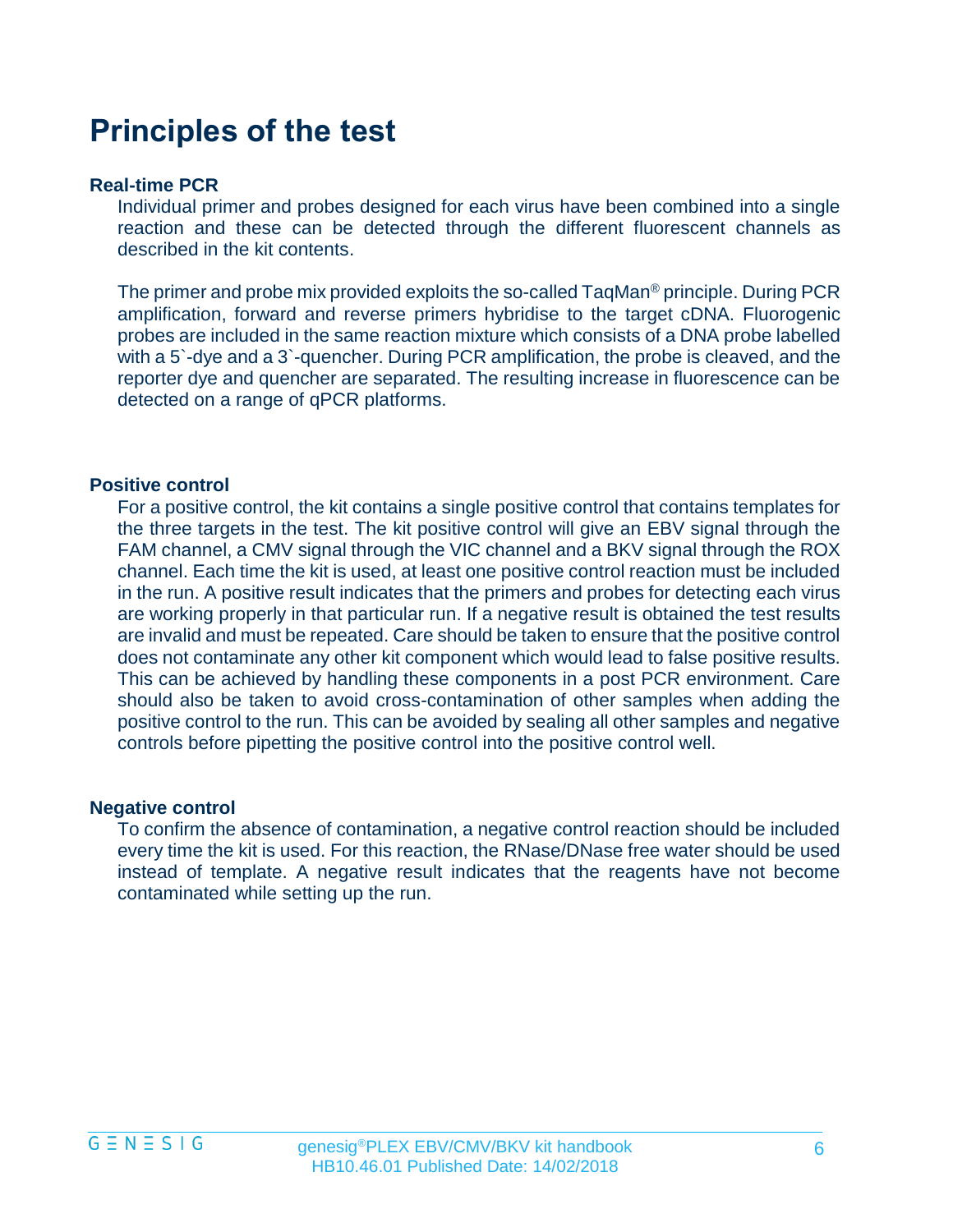#### **Endogenous control**

To confirm extraction of a valid biological template, the single primer/probe mix supplied contains primers and probe designed to detect an endogenous gene. Detection of the endogenous control is through the Cy5 channel. A poor endogenous control signal may indicate that the sample did not contain sufficient biological material.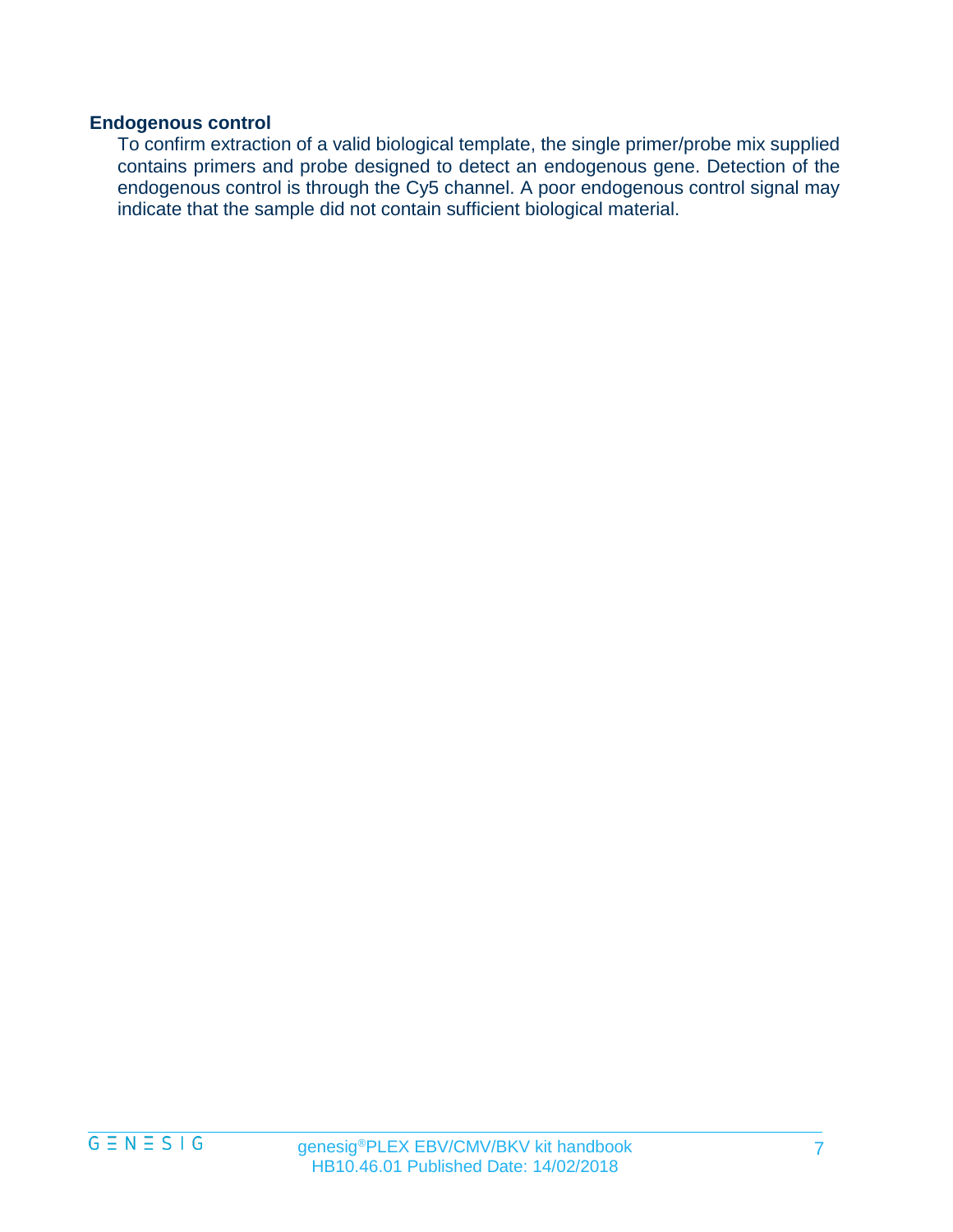## **Resuspension protocol**

To minimise the risk of contamination with foreign DNA, we recommend that all pipetting be performed in a PCR clean environment. Ideally this would be a designated PCR lab or PCR cabinet. Filter tips are recommended for all pipetting steps.

**1. Pulse-spin each tube in a centrifuge before opening.**

This will ensure lyophilised primer and probe mix is in the base of the tube and is not spilt upon opening the tube.

**2. Resuspend the primer/probe mix in the RNase/DNase free water supplied, according to the table below:** 

To ensure complete resuspension, vortex the tube thoroughly.

| Component – resuspend in water              | Wolume <sup>1</sup> |
|---------------------------------------------|---------------------|
| <b>Pre-PCR pack</b>                         |                     |
| Multiplex primer/probe mix ( <b>BROWN</b> ) | 110 <sub>µ</sub>    |

**3. Resuspend the positive control template in the template preparation buffer supplied, according to the table below:**

To ensure complete resuspension, vortex the tube thoroughly.

| Component – resuspend in template preparation buffer                          | lVolume l |
|-------------------------------------------------------------------------------|-----------|
| <b>Post-PCR heat-sealed foil</b>                                              |           |
| Positive control template (RED)*                                              | $500$ µl  |
| * This component contains high copy number template and is a VERY significant |           |

**contamination risk. It must be opened and handled in a separate laboratory environment, away from the other components.**

**4. Resuspend the lyophilised oasigPLEX Master Mix in oasig resuspension buffer, according to the table below:**

| Component – resuspend in oasig resuspension buffer | <b>Nolume</b> |
|----------------------------------------------------|---------------|
| Lyophilised oasigPLEX Master Mix (BLUE)            | $525$ µl      |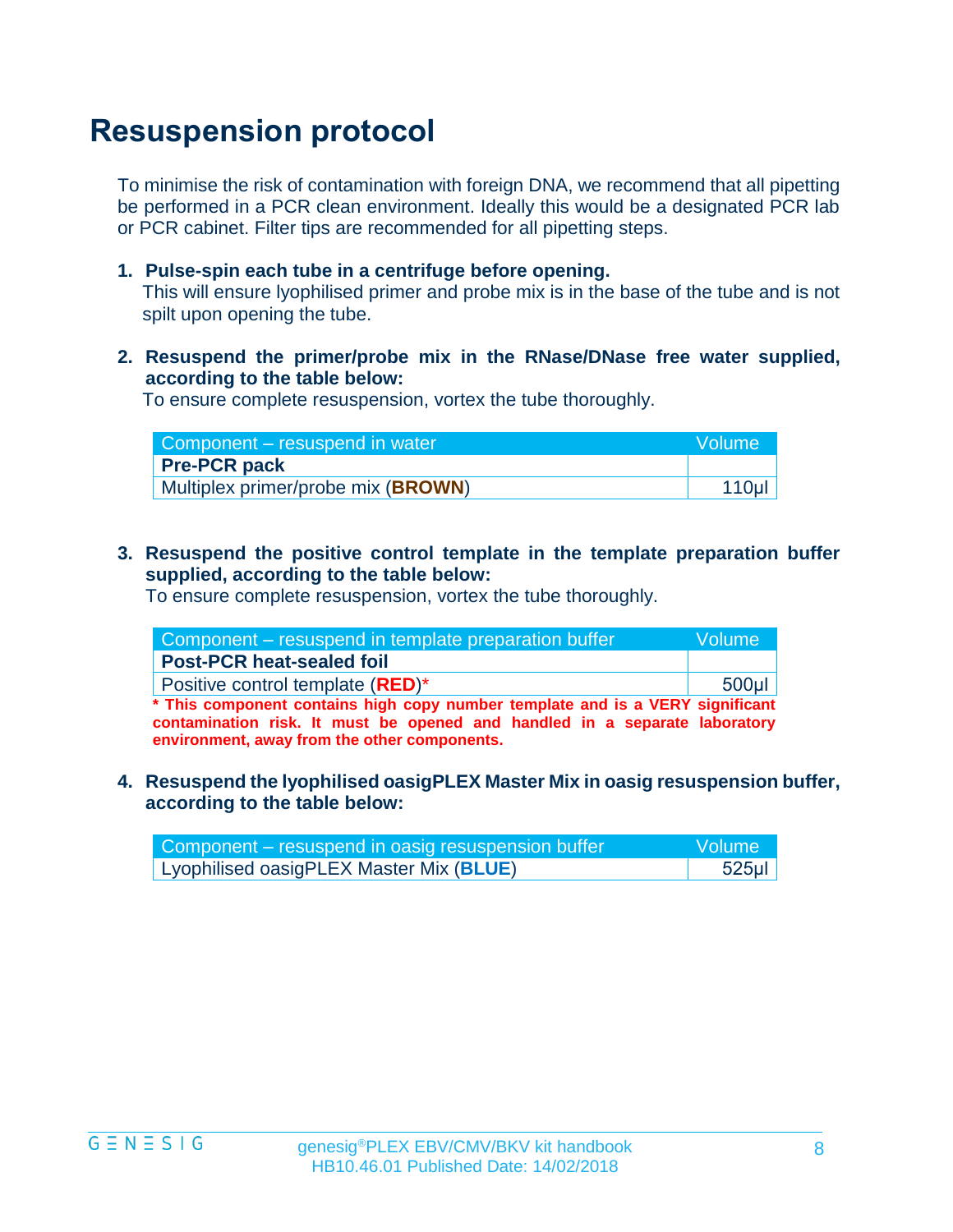### **DNA extraction**

1. Complete the DNA extraction according to the manufacturer's recommended protocols.

## **qPCR detection protocol**

**1. For each DNA sample prepare a reaction mix according to the table below:**  Include sufficient reactions for positive and negative controls.

| Component                          | <b>Volume</b> |
|------------------------------------|---------------|
| oasigPLEX Master Mix (BLUE)        | 10µl          |
| Multiplex primer/probe mix (BROWN) | $1 \mu$       |
| RNase/DNase free water (WHITE)     | $4\mu$        |
| <b>Final volume</b>                | $15$ ul       |

- **2. Pipette 15µl of these mixes into each well according to your qPCR experimental plate set up.**
- **3. Pipette 5µl of DNA sample into each well according to your experimental plate set up.**

For negative control wells use 5µl of RNase/DNase free water. The final volume in each well is 20µl.

**4. Pipette 5µl of positive control template into each well according to your plate set up.**

The positive control contains template for EBV, CMV and BKV. The final volume in each well is 20µl.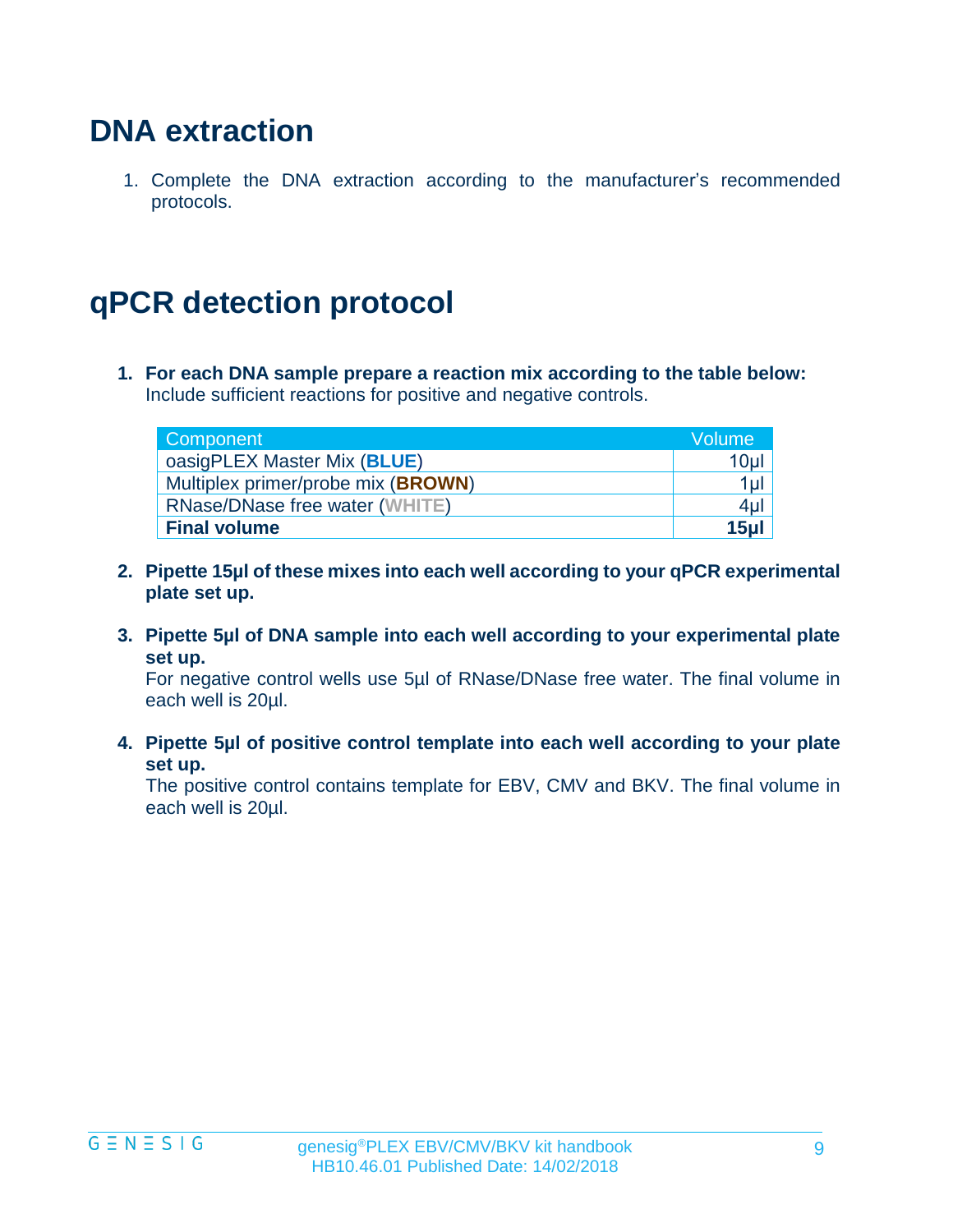# **qPCR amplification protocol**

#### Amplification conditions using oasigPLEX Master Mix

|              | <b>Step</b>             | <b>Time</b> | Temp           |
|--------------|-------------------------|-------------|----------------|
|              | Enzyme activation       | 2 mins      | $95^{\circ}$ C |
| Cycling x 50 | Denaturation            | 10 secs     | 95°C.          |
|              | <b>DATA COLLECTION*</b> | 60 secs     | 60°C.          |

\* Fluorogenic data should be collected during this step through the FAM, VIC, ROX and Cy5 channels.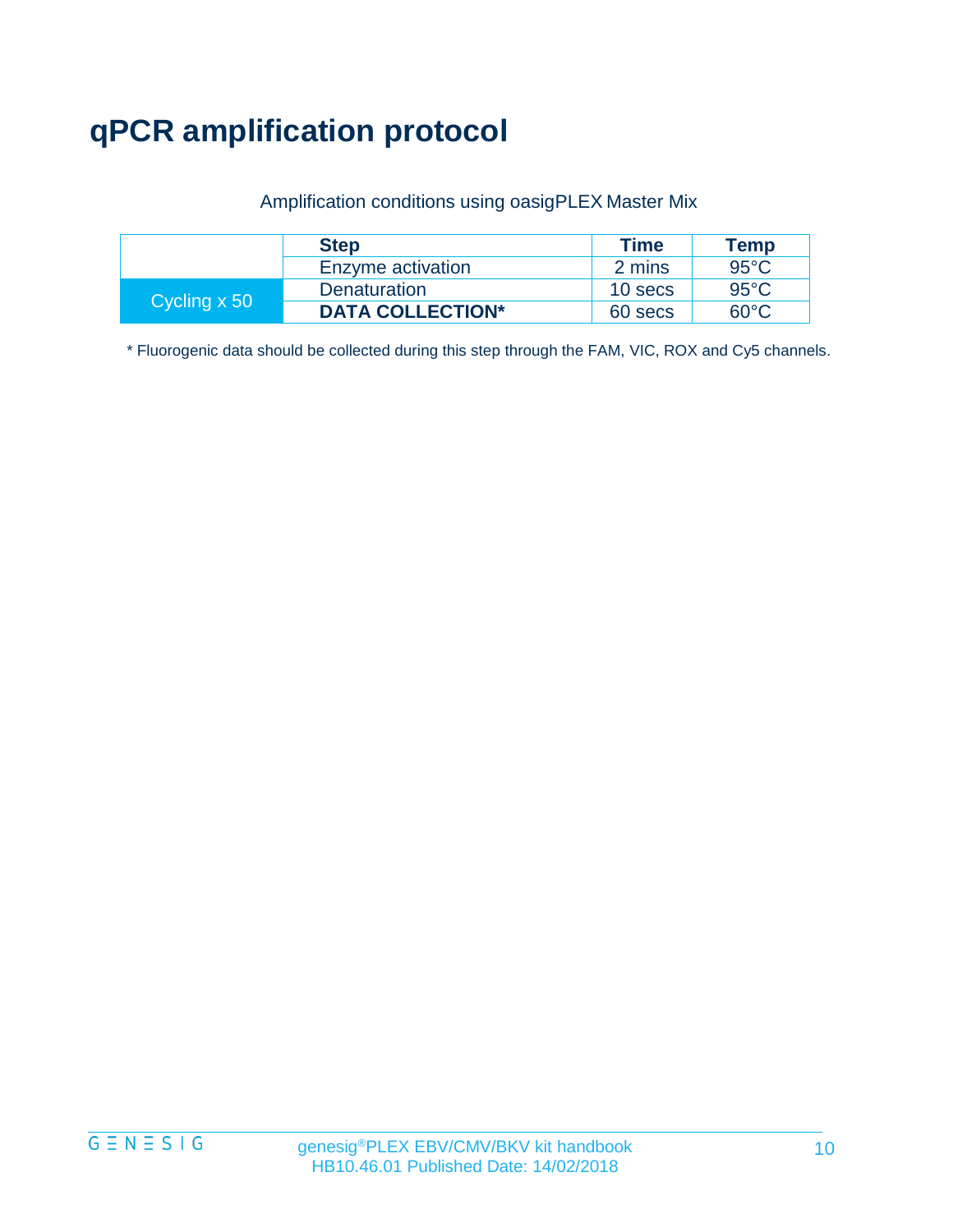### **Interpretation of results**

#### **Positive control**

The positive control well should give an amplification plot through the FAM channel (EBV), the VIC channel (CMV) and the ROX channel (BKV). There is no endogenous control template within the positive control so the Cy5 channel should give no signal (flat amplification plot). The positive control signals indicate that the kit is working correctly to detect each virus.

#### **No template control (NTC)**

The NTC should give a flat line (flat amplification plots) through all channels. Signals in the NTC indicate cross contamination during plate set up.

#### **Endogenous control**

The signal obtained from the endogenous control reaction will vary according to the amount of biological material present in each sample. An early signal indicates the presence of a good yield of biological material. A late signal suggests that little biological material is present in the sample.

#### **Sample data**

Presence of the viruses are detected in the channels indicated in the kit contents section. Positive signals indicate positive tests for those viruses. It may be possible for samples to contain multiple viruses, therefore positive results the FAM, VIC and ROX channels may be present.